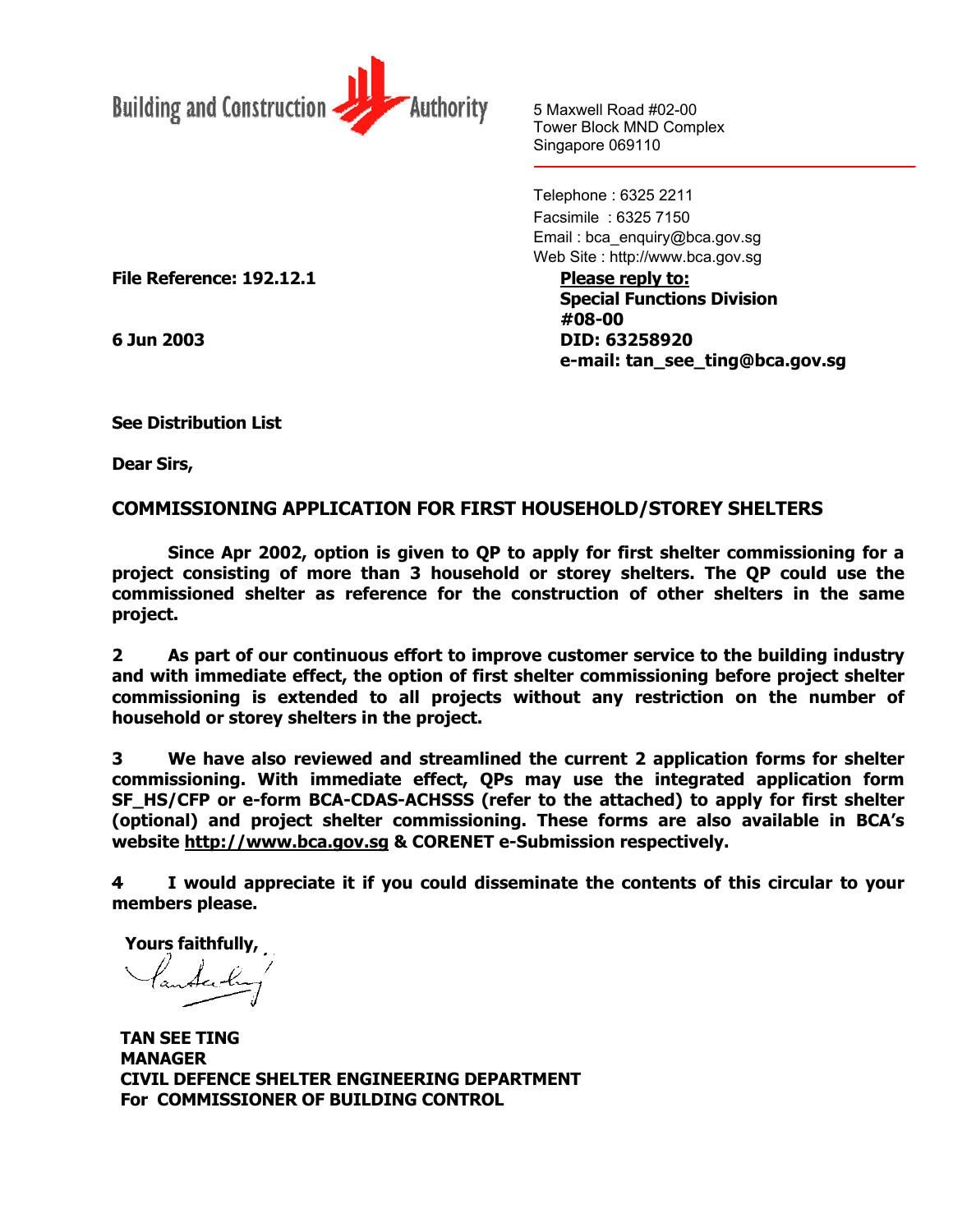## **Distribution List:**

**President Singapore Institute of Architects 79 Neil Road Singapore 088904**

**President Institute of Engineers, Singapore 70 Bukit Tinggi Road Singapore 289758**

**President Association of Consulting Engineers, Singapore 70 Palmer House Singapore 079427**

**President Singapore Contractors Association Ltd Construction House 1 Bukit Merah Lane 2 Singapore 159760**

**President Real Estate Developers Association of Singapore 190 Clemenceau Avenue, #07-01 Singapore Shopping Centre Singapore 239924**

**c.c.**

**CSE/HDB Attn: Ho Chew Fook**

**Commissioner of SCDF Attn: Eugene Toh**